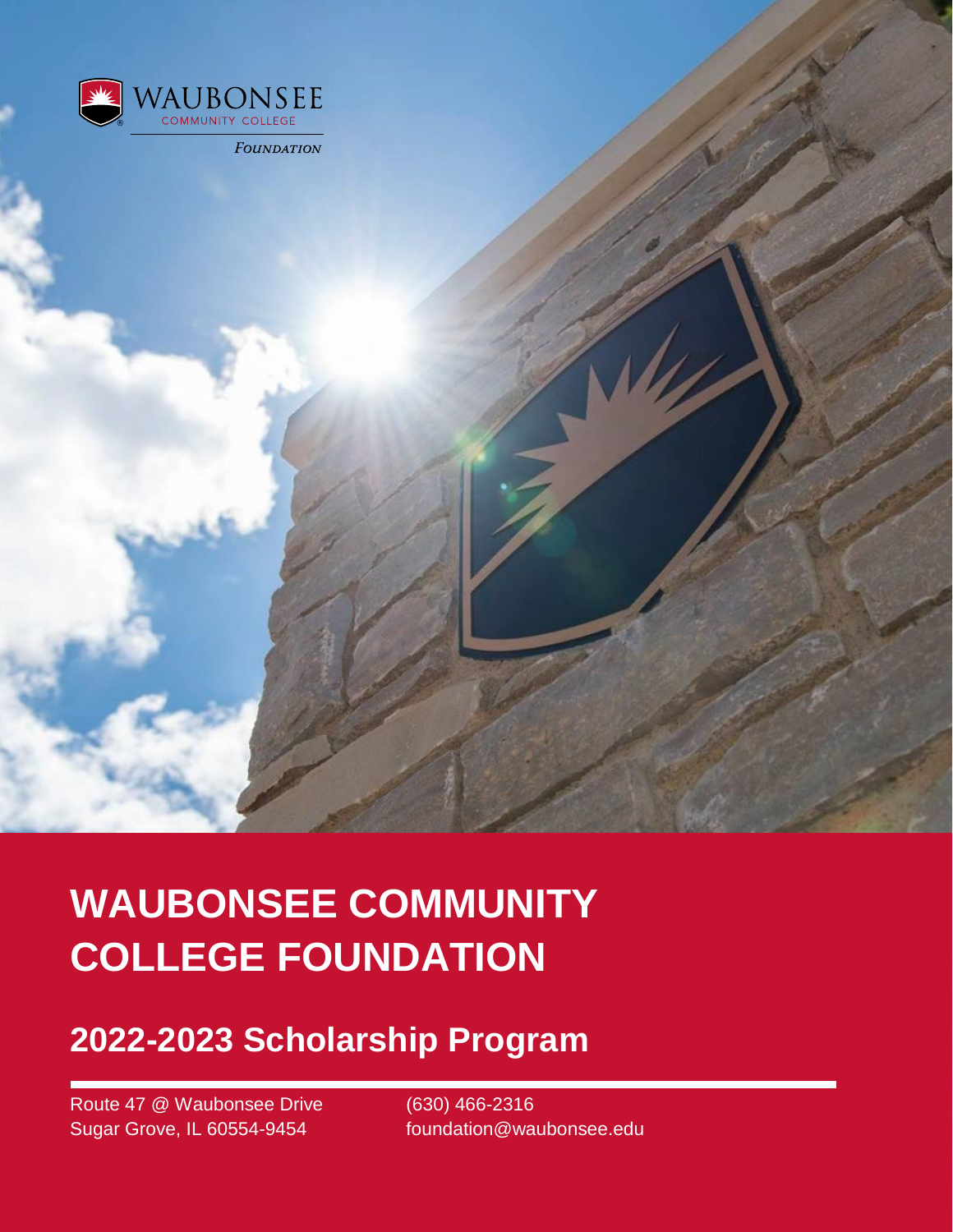## **About Us**

Chartered in 1978, the Waubonsee Community College Foundation was formed to advance the educational and charitable purposes of Waubonsee Community College. The primary mission of the Foundation is to raise money for student scholarships. Foundation scholarships and awards are made available to Waubonsee students by generous donors who support the Foundation.

## **Scholarship Program Information**

- This brochure describes each scholarship's eligibility requirements and award information.
- Scholarships awarded for the 2022-2023 program will begin with the fall 2022 semester and continue through the summer 2023 semester.
- All awards are good for one year only, are subject to funding availability, and are for use only at Waubonsee Community College.
- Unless otherwise noted, all scholarships provide a credit for tuition, fees, or books with awards applied first to tuition and fees. Remaining funds may then be used for books; students are to request a book voucher from the Financial Aid Office.
- Scholarship awards apply to credit courses only.
- All applications and required documents MUST be submitted online. We cannot accept printed copies.
- Applicants selected to receive a scholarship will be notified via email.
- Scholarship recipients will be required to submit a photo of themselves and a thank you message for the scholarship donor(s). Donors will be provided with profiles of their scholarship recipients that contain the recipients' photos, thank you messages, and scholarship application essays.

### **Before You Start**

All applicants will need to provide their Waubonsee issued ID (X number). If you do not have an X number, go to waubonsee.edu/nsif to apply for one. Once you have received your X number, you may begin your application.

# **Applying**

Visit Waubonsee.edu/foundationscholarships to access the online application and resources to help you complete your application.

#### **SCHOLARSHIP DEADLINES VARY. PLEASE REFER TO THE DATES LISTED BELOW AND POSTED IN THE SCHOLARSHIP APPLICATION PORTAL.**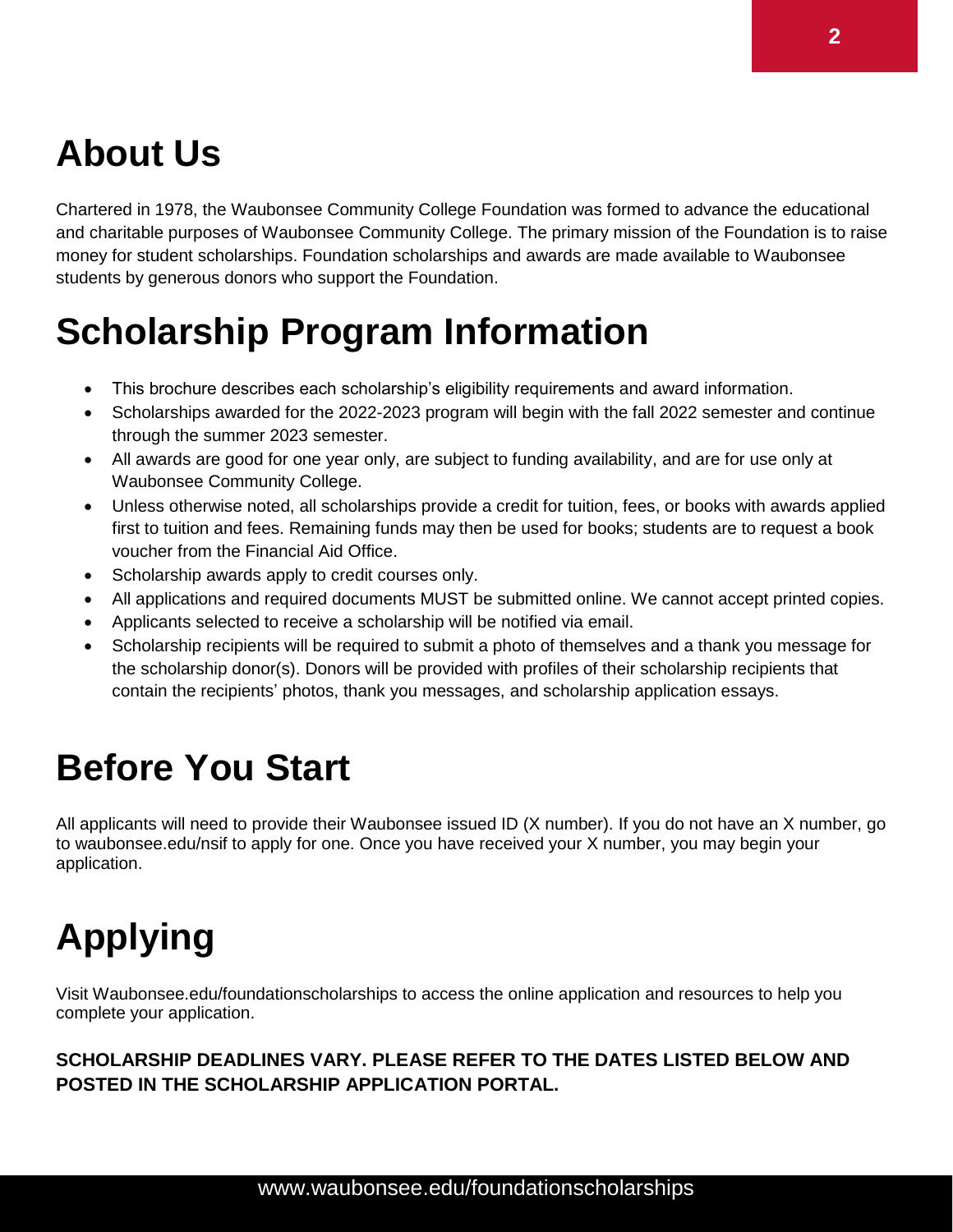| <b>Scholarship</b>                                                                 | <b>Eligibility</b>                                                                                                                                                    | <b>Award Information</b>                                         | <b>Deadline</b> |
|------------------------------------------------------------------------------------|-----------------------------------------------------------------------------------------------------------------------------------------------------------------------|------------------------------------------------------------------|-----------------|
| <b>Accurate Color &amp;</b><br>Compounding, Inc.<br><b>Endowed Scholarship</b>     | Returning student with a minimum 2.5<br>GPA majoring in a manufacturing<br>related field of study                                                                     | \$1,650 credit for tuition, fees,<br>or books                    | 2/7/2022        |
| <b>Akerlow Memorial</b><br><b>Scholarship</b>                                      | New or returning full-time student;<br>English, business or technology<br>major; minimum 3.0 GPA                                                                      | \$500 credit for tuition, fees, or<br>books                      | 2/7/2022        |
| <b>Altrusa Scholarship</b>                                                         | New or returning nontraditional (over<br>age 25) female returning to school to<br>improve her employment skills                                                       | \$1,000 credit for tuition, fees,<br>or books                    | 2/7/2022        |
| <b>Andrea Lynn Baker</b><br><b>Memorial Criminal Justice</b><br><b>Scholarship</b> | Returning student majoring in criminal<br>justice; minimum 2.5 GPA                                                                                                    | \$1,000 credit for tuition, fees,<br>or books                    | 2/7/2022        |
| <b>Andrea Lynn Baker</b><br><b>Memorial Humanities</b><br><b>Scholarship</b>       | Returning student majoring in<br>communications or the humanities<br>area; minimum 2.5 GPA                                                                            | \$1,000 credit for tuition, fees,<br>or books                    | 2/7/2022        |
| <b>Angelo &amp; Marjorie</b><br><b>Kleronomos Family</b><br><b>Scholarship</b>     | New or returning Kendall County<br>resident                                                                                                                           | Two awards of \$1,000 credit<br>for tuition, fees, or books      | 2/7/2022        |
| <b>Anita Memorial and Richard</b><br>"Shorty" Dickson<br><b>Scholarship</b>        | New or returning Kendall County<br>resident                                                                                                                           | Two awards of \$500 credit for<br>tuition, fees, or books        | 2/7/2022        |
| <b>Anna M. Oleson Memorial</b><br><b>Endowed Scholarship</b>                       | New or returning district resident;<br>minimum 2.5 GPA                                                                                                                | \$1,700 credit for tuition, fees,<br>or books                    | 2/7/2022        |
| <b>Arlene S. Hawks Fine Arts</b><br><b>Scholarship</b>                             | New or returning graduate of East<br>Aurora High School, West Aurora<br>High School, Marmion Academy, or<br>Rosary High School; full-time student;<br>fine arts major | Two awards of \$1,250 credit<br>for tuition, fees, or books      | 2/7/2022        |
| <b>Aurora Elks Lodge 705</b><br><b>Endowed Scholarship</b>                         | New or returning district resident;<br>minimum 2.0 GPA; preference to<br>GED graduate-must submit final GED<br>score                                                  | Two awards of \$1,100 credit<br>for tuition, fees, or books      | 2/7/2022        |
| <b>Aurora Noon Lions Club</b><br><b>Scholarship</b>                                | New or returning district resident<br>pursuing a career to assist the sight<br>or hearing disabled; minimum 2.5<br>GPA; community service                             | \$500 credit for tuition, fees, or<br>books                      | 2/7/2022        |
| <b>Aurora Residents Endowed</b><br><b>Scholarship</b>                              | New or returning Aurora resident with<br>financial need                                                                                                               | Seven awards of \$1,100<br>credit for tuition, fees, or<br>books | 5/13/2022       |
| <b>Aurora Strong First</b><br><b>Responders Scholarship</b>                        | New or returning student enrolled in<br>fire science, EMT/paramedic, or<br>criminal justice with the intent to<br>become a police officer                             | \$1,000 credit for tuition, fees,<br>or books                    | 5/13/2022       |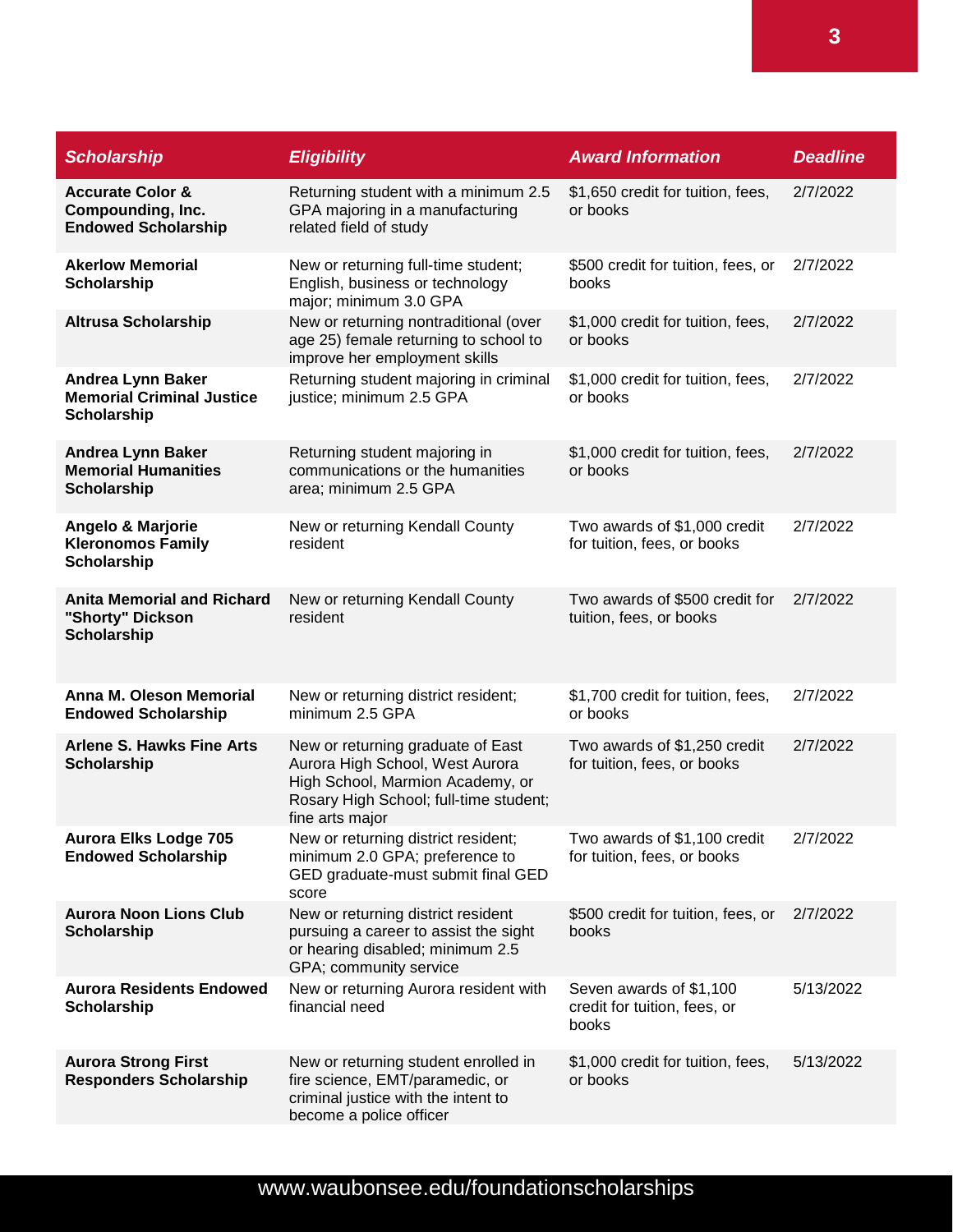| <b>Scholarship</b>                                                              | <b>Eligibility</b>                                                                                                                                                                                                                                                                                                    | <b>Award Information</b>                                         | <b>Deadline</b> |
|---------------------------------------------------------------------------------|-----------------------------------------------------------------------------------------------------------------------------------------------------------------------------------------------------------------------------------------------------------------------------------------------------------------------|------------------------------------------------------------------|-----------------|
| <b>Ball Horticultural Company</b><br><b>Endowed Scholarship</b>                 | New or returning student; minimum<br>2.5 GPA; preference for student with<br>interest in horticulture as a career or<br>hobby or a student majoring in the<br>manufacturing field                                                                                                                                     | \$1,300 credit for tuition, fees,<br>or books                    | 2/7/2022        |
| <b>Banking Industry</b><br><b>Scholarship</b>                                   | New or returning full-time student;<br>district resident for two years; high<br>school graduate; minimum 2.5 GPA;<br>financial need                                                                                                                                                                                   | Three awards of \$1,300<br>credit for tuition, fees, or<br>books | 2/7/2022        |
| <b>Barbara A. Fetzer Business</b><br>Scholarship                                | New or returning female student; US<br>citizen; minimum 3.0 GPA; district<br>resident with preference for graduate<br>of Aurora West High School;<br>transferring to four-year institution;<br>business major with preference for<br>accounting major; financial need                                                 | \$500 credit for tuition, fees, or<br>books                      | 2/7/2022        |
| <b>Barrie Wilson Memorial</b><br><b>Ceramics Scholarship</b>                    | Returning student who has completed<br>first year of Waubonsee ceramics<br>courses with intent to work in the<br>ceramics field                                                                                                                                                                                       | \$1,000 credit for tuition, fees,<br>or books                    | 2/7/2022        |
| <b>Bobbie Jean Douglas</b><br><b>Memorial Endowed</b><br>Scholarship            | Returning single mother; minimum<br>3.0 GPA                                                                                                                                                                                                                                                                           | \$600 credit for tuition, fees, or<br>books                      | 2/7/2022        |
| <b>Boudreau Leadership</b><br>Scholarship                                       | Returning Waubonsee student<br>enrolled full-time with the intention to<br>transfer to a four-year institution;<br>minimum 2.5 GPA; participation in<br>student government/student<br>clubs/outside organizations;<br>preference for financial need and<br>participation in Waubonsee's Student<br>Leadership Program | Two awards of \$250 credit for<br>tuition, fees, or books        | 2/7/2022        |
| <b>Career and Technical</b><br><b>Education Scholarship</b>                     | New or returning student enrolled in<br>or intends to enroll in a career or<br>technical education major; enrolled<br>for a minimum of 6 credit hours;<br>minimum 2.0 GPA                                                                                                                                             | Twenty awards of \$1,000 for<br>tuition, fees, or books          | 5/13/2022       |
| <b>Chuck Brieschke Memorial</b><br><b>Scholarship</b>                           | Returning student enrolled in the<br>Waubonsee Automotive Technology<br>Program                                                                                                                                                                                                                                       | \$250 credit for tuition, fees, or<br>books                      | 2/7/2022        |
| Claudia J. Wennmacher<br><b>Memorial Scholarship</b>                            | Returning student who is an Aurora<br>resident; female; Communications,<br>English, or Education major                                                                                                                                                                                                                | \$1,000 credit for tuition, fees,<br>or books                    | 2/7/2022        |
| <b>Constantine and Jamie</b><br><b>Kleronomos Endowed</b><br><b>Scholarship</b> | New or returning Kendall County<br>resident; full-time student; minimum<br>2.5 GPA; financial need                                                                                                                                                                                                                    | Three awards of \$1,100<br>credit for tuition, fees, or<br>books | 2/7/2022        |
| <b>Cordogan Clark Architects</b><br>Scholarship                                 | New student-graduating senior from<br>any Aurora high school                                                                                                                                                                                                                                                          | Two awards of \$1,000 credit<br>for tuition, fees, or books      | 2/7/2022        |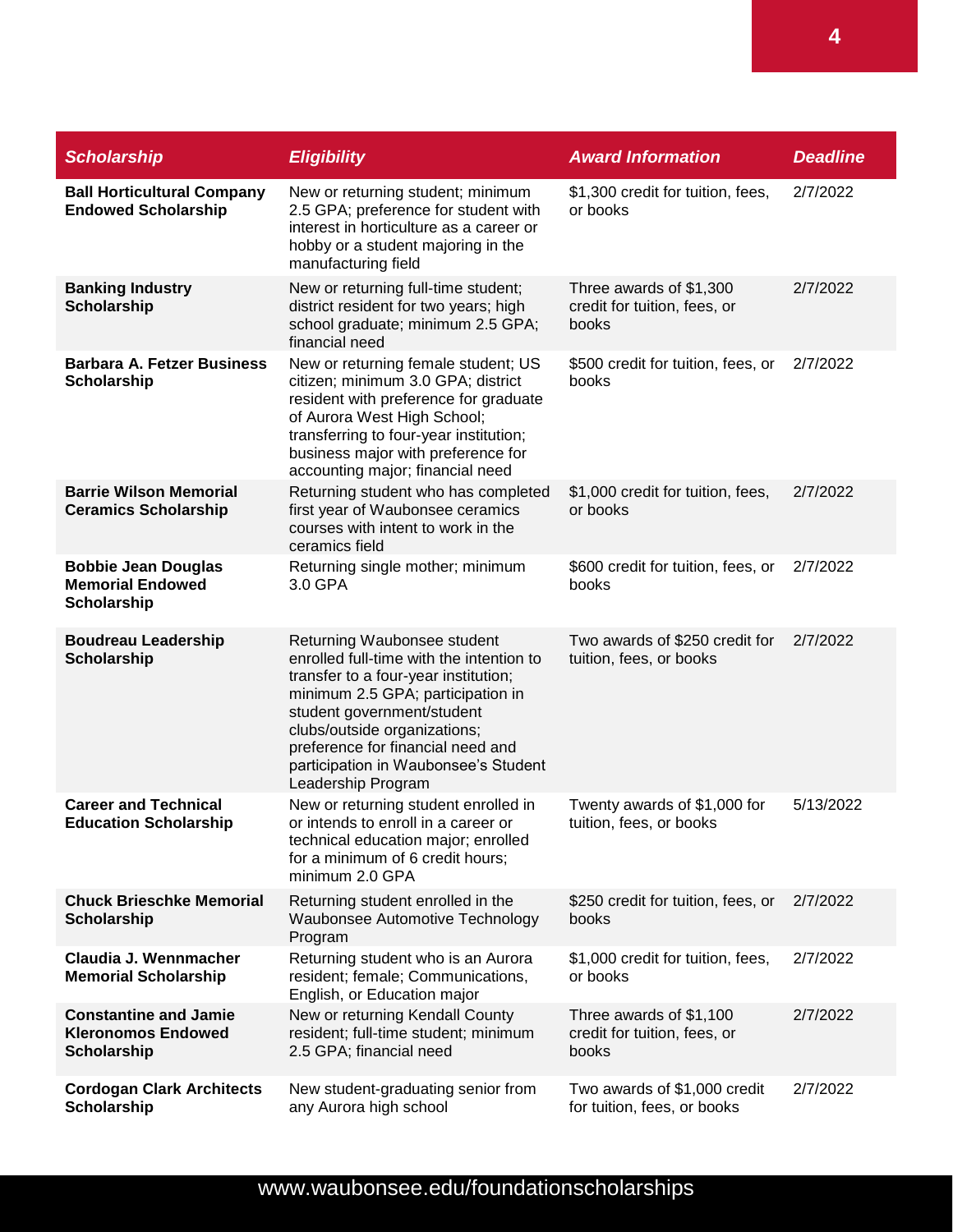| <b>Scholarship</b>                                                                       | <b>Eligibility</b>                                                                                                                                                                                                                                                                                                                                                                      | <b>Award Information</b>                                     | <b>Deadline</b> |
|------------------------------------------------------------------------------------------|-----------------------------------------------------------------------------------------------------------------------------------------------------------------------------------------------------------------------------------------------------------------------------------------------------------------------------------------------------------------------------------------|--------------------------------------------------------------|-----------------|
| <b>Cornerstone Young</b><br><b>Women's Learning Center</b><br><b>Endowed Scholarship</b> | New or returning student with GPA of<br>2.0 or higher; single or pregnant<br>mother between the ages of 18-24<br>(traditional aged student) with child<br>age 0-4. Preference to students within<br>the TRIO program with demonstrated<br>financial need                                                                                                                                | Two awards of \$1,000 credit<br>for tuition, fees, or books  | 2/7/2022        |
| <b>Cynthia L. Kleronomos</b><br><b>Endowed Scholarship</b>                               | New or returning Kendall County<br>resident; minimum 2.5 GPA                                                                                                                                                                                                                                                                                                                            | Two awards of \$1,350 credit<br>for tuition, fees, or books  | 2/7/2022        |
| Daniel D. Dolan Family<br><b>Scholarship</b>                                             | New or returning student majoring in<br>business or education; preference for<br>graduate of East Aurora or Aurora<br>Central Catholic High School                                                                                                                                                                                                                                      | \$1,000 credit for tuition, fees,<br>or books                | 2/7/2022        |
| David & Velda Tremain<br><b>Endowed Engineering</b><br><b>Scholarship</b>                | New or returning student majoring in<br>Engineering Science with the intent to<br>transfer to a four-year institution;<br>minimum 3.0 GPA.                                                                                                                                                                                                                                              | \$1,100 credit for tuition, fees,<br>or books                | 2/7/2022        |
| <b>Dempsey Family Endowed</b><br><b>Scholarship</b>                                      | Returning full-time student; business<br>field major; US citizen; minimum 3.0<br>GPA; financial need; transferring to<br>four-year school; preference to<br>graduates of Marmion Academy or<br>Rosary High School and to current<br>employees or family members of<br>current employees of Batavia<br><b>Enterprises. Community</b><br>service/extracurricular activities<br>considered | \$1,350 credit for tuition, fees,<br>or books                | 2/7/2022        |
| Dona O'Keefe Tucholski<br><b>Endowed Scholarship</b>                                     | New or returning student who is deaf,<br>hard of hearing or has a physical<br>disability; financial need                                                                                                                                                                                                                                                                                | Four awards of \$1,625 credit<br>for tuition, fees, or books | 2/7/2022        |
| <b>Donald and Betty</b><br><b>Brownson Endowed</b><br><b>Scholarship</b>                 | New or returning Nursing major with<br>demonstrated financial need;<br>minimum 2.5 GPA                                                                                                                                                                                                                                                                                                  | \$1,100 credit for tuition, fees,<br>or books                | 2/7/2022        |
| Doreen and Ed Keating<br><b>Scholarship</b>                                              | New or returning student with<br>financial need; preference for<br>students intending to enroll/currently<br>enrolled in career and technical<br>education program and students with<br>children                                                                                                                                                                                        | \$1,000 credit for tuition, fees,<br>or books                | 2/7/2022        |
| <b>Douglas Arthur Vest</b><br><b>Scholarship</b>                                         | New or returning English or<br>Communications major                                                                                                                                                                                                                                                                                                                                     | \$750 credit for tuition, fees, or<br>books                  | 2/7/2022        |
| Dr. Bill and Mary Marzano<br><b>Endowed Scholarship</b>                                  | New or returning education major with<br>preference for students interested in<br>pursuing a career in post-secondary<br>education                                                                                                                                                                                                                                                      | Two awards of \$1,400 credit<br>for tuition, fees, or books  | 2/7/2022        |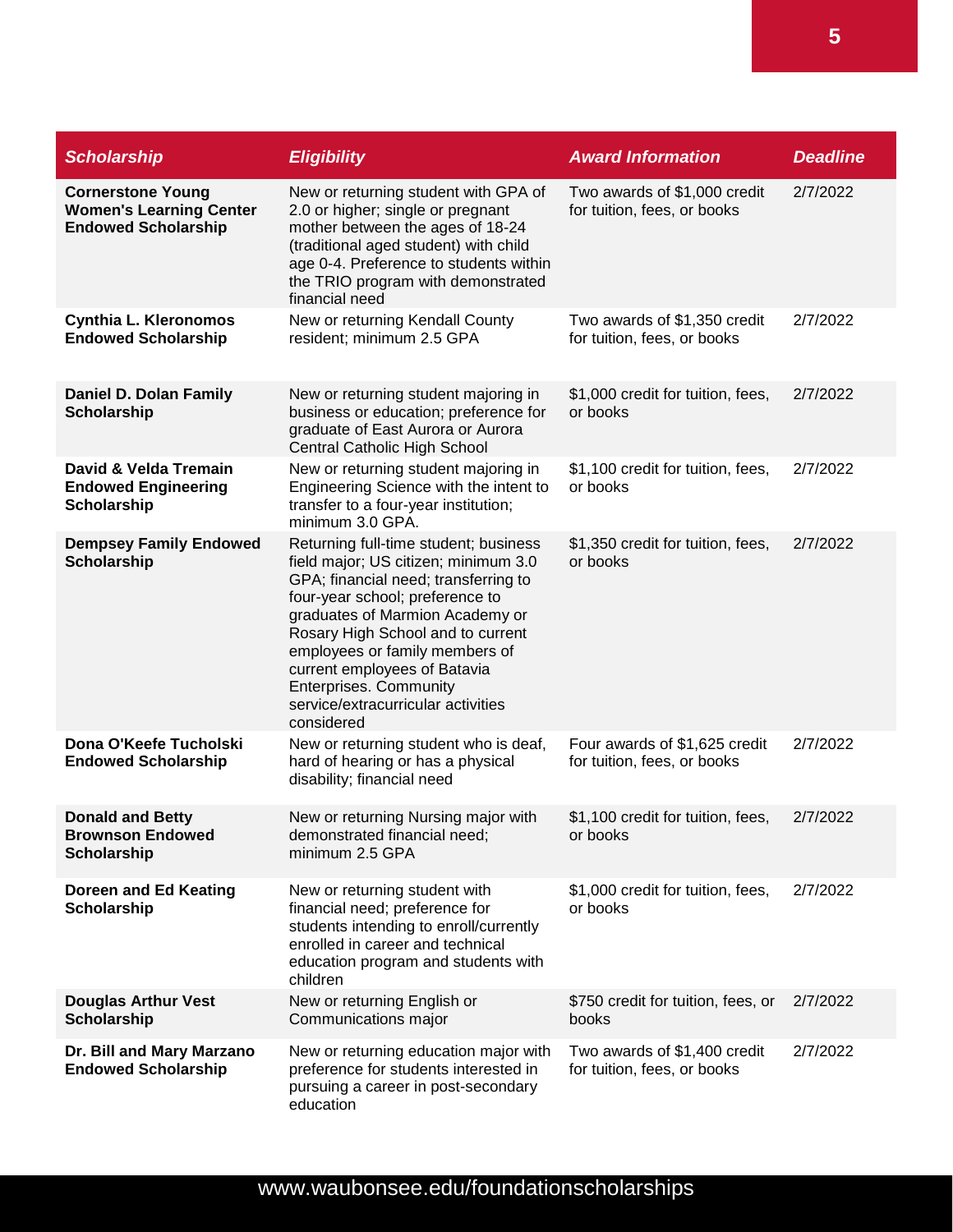| <b>Scholarship</b>                                                  | <b>Eligibility</b>                                                                                                                                                                                                                                                                                                                                        | <b>Award Information</b>                                         | <b>Deadline</b> |
|---------------------------------------------------------------------|-----------------------------------------------------------------------------------------------------------------------------------------------------------------------------------------------------------------------------------------------------------------------------------------------------------------------------------------------------------|------------------------------------------------------------------|-----------------|
| Dr. Gina Santori Nursing<br><b>Scholarship</b>                      | Returning student who has completed<br>first year of Waubonsee Nursing<br>Program by May of application year;<br>minimum 2.75 GPA; US citizen;<br>financial need; resident of DuPage,<br>Kane or Kendall County; preference<br>for single mother                                                                                                          | Two awards of \$1,250 credit<br>for tuition, fees, or books      | 2/7/2022        |
| Dr. William J. and Jane G.<br><b>Weigel Memorial</b><br>Scholarship | Returning student with 45 credit hours<br>completed; financial need (no<br>parental support)                                                                                                                                                                                                                                                              | \$500 credit for tuition, fees, or<br>books                      | 2/7/2022        |
| <b>Dreyer Community Health</b><br><b>Fund Scholarship</b>           | Returning human services AAS major<br>with an addictions counseling<br>emphasis; district resident with<br>preference for student intending to<br>remain in community after graduation                                                                                                                                                                    | \$3,000 credit for tuition, fees,<br>or books                    | 2/7/2022        |
| <b>Dubajic Family Scholarship</b>                                   | New or returning student; Kendall<br>County resident; minimum 2.5 GPA                                                                                                                                                                                                                                                                                     | \$1,000 credit for tuition, fees,<br>or books                    | 2/7/2022        |
| <b>Educating Youth</b><br><b>Scholarship</b>                        | Graduate of a public or private high<br>school in the Yorkville School District<br>area or homeschooled within the<br>United City of Yorkville limits;<br>minimum 2.0 GPA on a 4.0 scale or a<br>3.0 GPA on a 5.0 scale; involvement<br>in community/church service projects,<br>extracurricular activities, volunteer<br>activities, service clubs, etc. | \$1,500 credit for tuition, fees,<br>or books                    | 2/7/2022        |
| <b>Education Matters</b><br><b>Endowed Scholarship</b>              | New or returning student who is a<br>district resident and shows potential<br>for academic success                                                                                                                                                                                                                                                        | \$1,100 credit for tuition, fees,<br>or books                    | 2/7/2022        |
| <b>Edward A. Kelley Memorial</b><br>Scholarship                     | Returning district resident; minimum<br>3.0 GPA; Criminal Justice major                                                                                                                                                                                                                                                                                   | Two awards of \$700 credit for<br>tuition                        | 2/7/2022        |
| <b>Edward and Frances Fauth</b><br><b>Endowed Scholarship</b>       | New or returning Engineering or<br>Nursing student planning to transfer<br>to a four-year institution                                                                                                                                                                                                                                                     | \$600 credit for tuition, fees, or<br>books                      | 2/7/2022        |
| El Corazón Scholarship                                              | Returning Latinx student; financial<br>need; minimum 2.5 GPA;<br>extracurricular activities preferred                                                                                                                                                                                                                                                     | \$1,250 credit for tuition, fees,<br>or books                    | 2/7/2022        |
| <b>Elburn NAPA Automotive</b><br><b>Program Scholarship</b>         | New or returning student enrolled in<br><b>Waubonsee Automotive Technology</b><br>Program; high school graduate;<br>minimum 3.0 GPA; has completed a<br>high school or vocational school<br>automotive program                                                                                                                                            | Two awards of \$500 credit for<br>tuition, fees, or books        | 2/7/2022        |
| <b>Emma Brigham Endowed</b><br><b>Scholarship</b>                   | New or returning student of African-<br>American descent; GED (250<br>standard score, or comprehensive<br>score of 2400 for tests taken before<br>2014 or 600 for tests taken 2014 or<br>later-upload copy of score) or high                                                                                                                              | Three awards of \$1,100<br>credit for tuition, fees, or<br>books | 2/7/2022        |

www.waubonsee.edu/foundationscholarships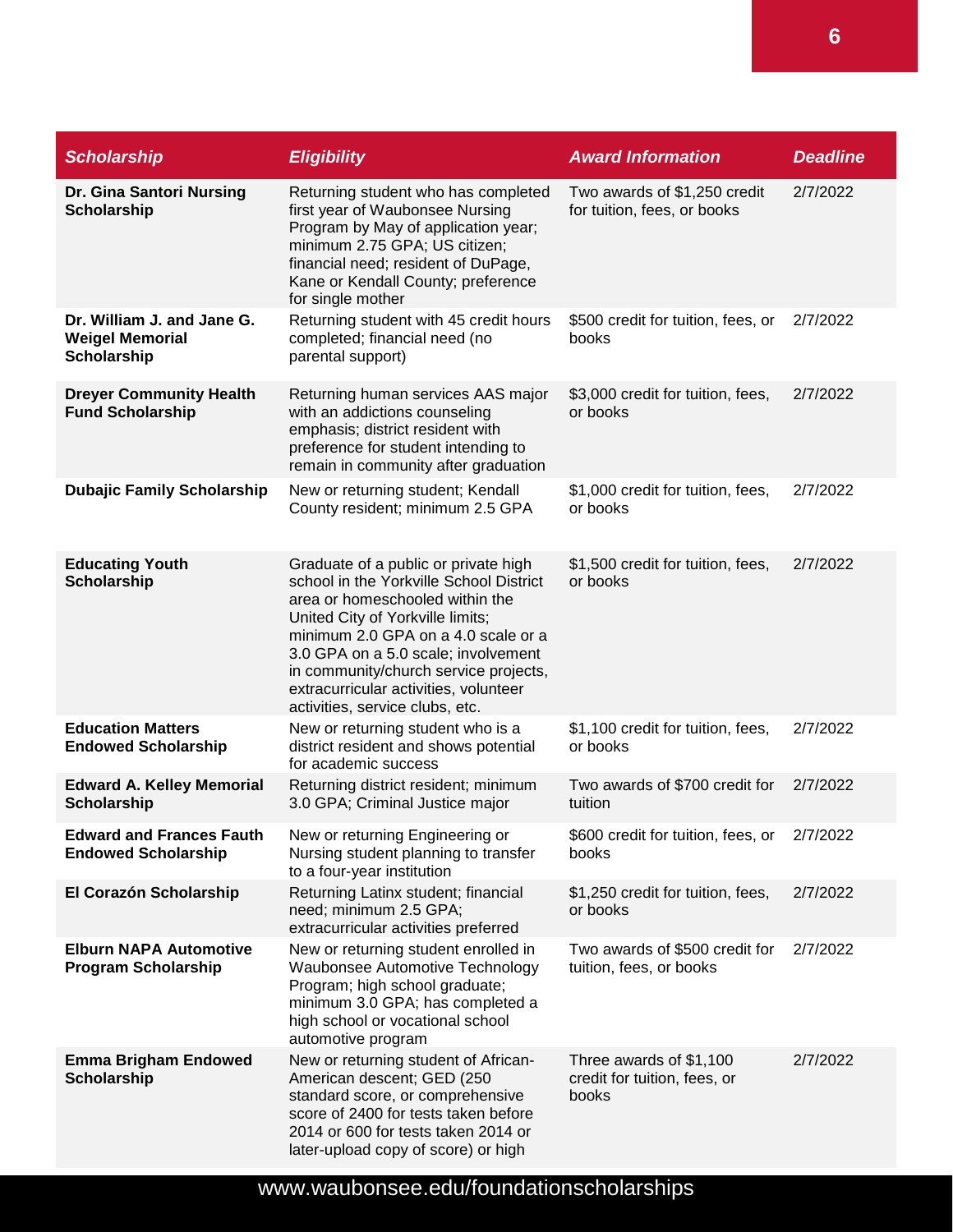| <b>Scholarship</b>                                                                       | <b>Eligibility</b>                                                                                                                                                                                                                                                                                                                                                      | <b>Award Information</b>                                    | <b>Deadline</b> |
|------------------------------------------------------------------------------------------|-------------------------------------------------------------------------------------------------------------------------------------------------------------------------------------------------------------------------------------------------------------------------------------------------------------------------------------------------------------------------|-------------------------------------------------------------|-----------------|
|                                                                                          | school graduate (minimum 2.5 GPA);<br>financial need                                                                                                                                                                                                                                                                                                                    |                                                             |                 |
| <b>Ernest McFall Memorial</b><br><b>Scholarship</b>                                      | Returning social science student with<br>minimum 3.5 GPA                                                                                                                                                                                                                                                                                                                | \$500 refundable credit<br>award*                           | 2/7/2022        |
| <b>Evar Erickson Memorial</b><br><b>Endowed Scholarship</b>                              | New student; graduating senior from<br>Kaneland High School; minimum 3.25<br><b>GPA</b>                                                                                                                                                                                                                                                                                 | \$1,800 credit for tuition, fees,<br>or books               | 2/7/2022        |
| <b>Faville Family Endowed</b><br>Scholarship                                             | New or returning student majoring in<br>Political Science, History, or Mass<br>Communications or who intends to<br>enter into a career in politics or<br>manufacturing; US citizen; minimum<br>2.0 GPA; preference to students with<br>demonstrated involvement in civic<br>engagement activities                                                                       | \$1,600 credit for tuition, fees,<br>or books               | 2/7/2022        |
| <b>First National Bank</b><br><b>Endowed Scholarship</b>                                 | New or returning full-time student;<br>Waubonsee district resident for two<br>years; high school graduate;<br>minimum 2.5 GPA; financial need                                                                                                                                                                                                                           | Two awards of \$1,450 credit<br>for tuition, fees, or books | 2/7/2022        |
| <b>Florence Lorenz Trust</b><br><b>Scholarship</b>                                       | New or returning student with<br>minimum 3.0 GPA; financial need                                                                                                                                                                                                                                                                                                        | \$500 credit for tuition, fees, or<br>books                 | 2/7/2022        |
| <b>Floyd and Ruth Hill</b><br><b>Memorial Scholarship</b>                                | New or returning education major with<br>financial need                                                                                                                                                                                                                                                                                                                 | \$500 credit for tuition, fees, or<br>books                 | 2/7/2022        |
| <b>Forty and Eight Nursing</b><br><b>Scholarship</b>                                     | Returning student who is a Kane or<br>Kendall County resident; minimum<br>2.5 GPA; nursing major; preference to<br>veterans or children of veterans<br>(submit copy of DD214)                                                                                                                                                                                           | \$250 credit for books                                      | 2/7/2022        |
| <b>Francisco and Juanita</b><br><b>Carreno Memorial</b><br><b>Scholarship</b>            | New or returning education major with<br>financial need                                                                                                                                                                                                                                                                                                                 | \$500 credit for tuition, fees, or 2/7/2022<br>books        |                 |
| <b>Geneva Lions Club</b><br><b>Scholarship</b>                                           | New or returning student who is deaf,<br>hard of hearing, has a vision disability<br>or a student with intent to seek a<br>career in a related field                                                                                                                                                                                                                    | Two awards of \$500 credit for<br>tuition, fees, or books   | 2/7/2022        |
| <b>Gerry &amp; Robyn Dempsey</b><br><b>Family Endowed Veterans</b><br><b>Scholarship</b> | New or returning full-time student;<br>veteran of the United States military;<br>US citizen; minimum 2.0 GPA;<br>financial need; intent to transfer to<br>four-year school; preference will be<br>given to graduates of Marmion<br>Academy or Rosary High School, and<br>to current employees or family<br>members of current employees of<br>Batavia Enterprises, Inc. | \$1,100 credit for tuition, fees,<br>or books               | 2/7/2022        |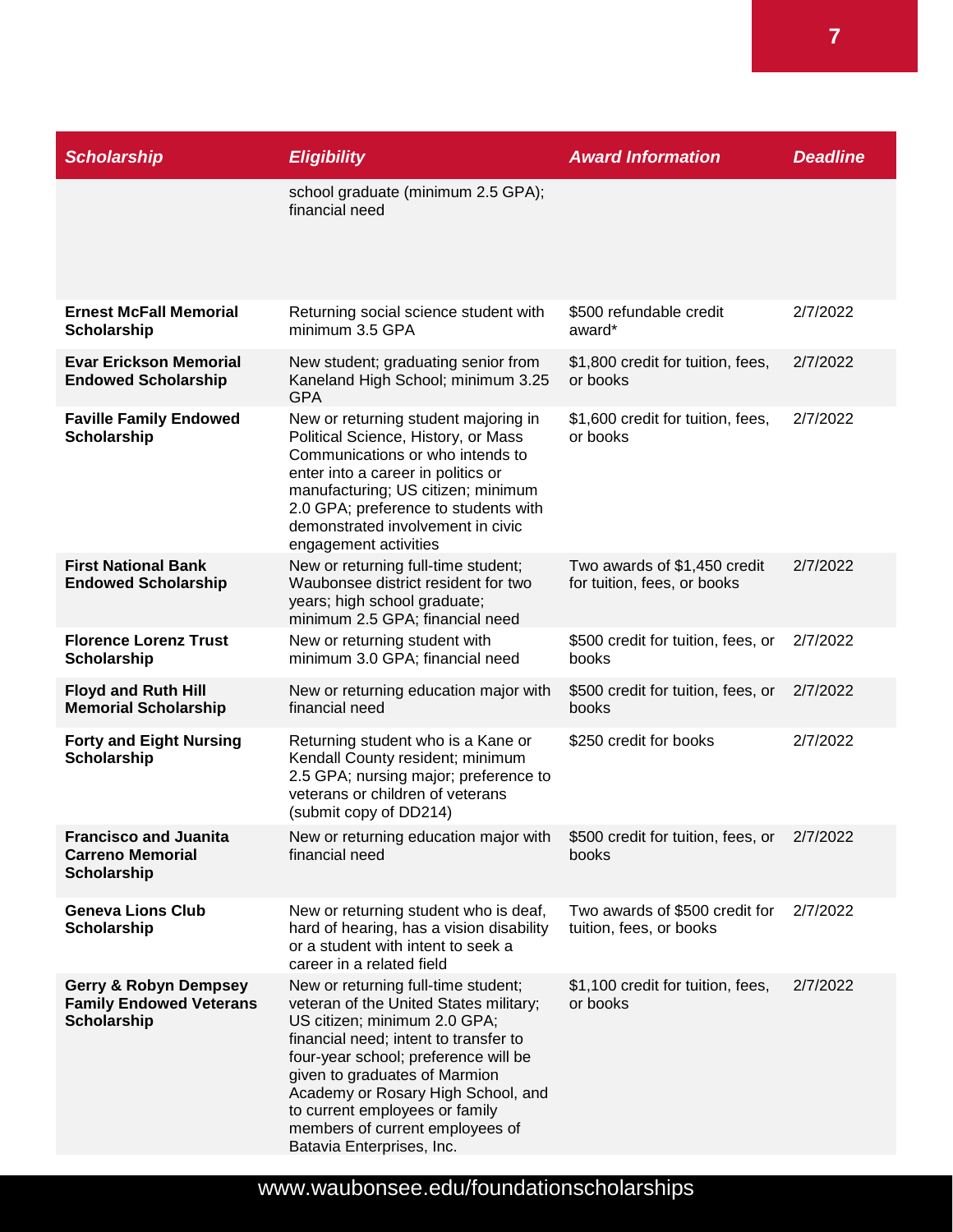| <b>Scholarship</b>                                                                | <b>Eligibility</b>                                                                                                                                                                                                                                                                                                                                                                 | <b>Award Information</b>                                     | <b>Deadline</b> |
|-----------------------------------------------------------------------------------|------------------------------------------------------------------------------------------------------------------------------------------------------------------------------------------------------------------------------------------------------------------------------------------------------------------------------------------------------------------------------------|--------------------------------------------------------------|-----------------|
| <b>Gibby Monokoski Memorial</b><br><b>Endowed Music</b><br>Scholarship            | New or returning student with<br>preference for returning; pursuing an<br>Associate degree in music with<br>preference for interest in the<br>instrumental area; minimum 2.5 GPA;<br>financial need will be considered                                                                                                                                                             | Two awards of \$1,800 credit<br>for tuition, fees, or books  | 2/7/2022        |
| <b>Gil Law Group Scholarship</b>                                                  | New or returning Latinx student; two<br>awards to be given to single mothers                                                                                                                                                                                                                                                                                                       | Ten awards of \$500 credit for<br>tuition, fees, or books    | 2/7/2022        |
| <b>Goetz Family Engineering</b><br><b>Science Scholarship</b>                     | Returning student who has completed<br>first semester in the Associates in<br>Engineering Science program by May<br>of the application year; minimum 2.75<br>GPA; financial need; US citizen                                                                                                                                                                                       | \$500 credit for tuition, fees, or<br>books                  | 2/7/2022        |
| <b>Goetz Family Nursing</b><br><b>Scholarship</b>                                 | Returning student who has completed<br>first year of the Waubonsee Nursing<br>Program by May of the application<br>year; financial need; US citizen                                                                                                                                                                                                                                | \$600 credit for tuition, fees, or<br>books                  | 2/7/2022        |
| <b>Greater Montgomery Area</b><br><b>Chamber of Commerce</b><br>Scholarship       | New or returning student who has<br>financial need, is majoring in<br>Business or Entrepreneurship, and<br>resides in the 60538 zip code                                                                                                                                                                                                                                           | Two awards of \$1,000 credit<br>for tuition, fees, or books  | 2/7/2022        |
| <b>Hand-in-Hand Scholarship</b>                                                   | New or returning student; financial<br>need; minimum 2.5 GPA;<br>community/extracurricular<br>involvement considered                                                                                                                                                                                                                                                               | \$250 credit for tuition, fees, or<br>books                  | 2/7/2022        |
| Harry L. Crisp Scholarship                                                        | New student-graduating senior<br>residing within the Waubonsee<br>district; minimum 2.5 GPA                                                                                                                                                                                                                                                                                        | Ten awards of \$1,000 credit<br>for tuition, fees, or books  | 5/13/2022       |
| <b>Heartland Bank Community</b><br><b>Enhancement Award</b><br><b>Scholarship</b> | New or returning student; financial<br>need; resident of one of the following<br>counties: Bureau, Champaign, Cook,<br>DeKalb, DeWitt, DuPage, Ford,<br>Grundy, Kane, Kendall, LaSalle,<br>Marshall, McHenry, McLean, Peoria,<br>Putnam, Tazewell, Will, or Woodford;<br>majoring in Business, Finance,<br>Education, Nursing or Technology;<br>demonstrated community involvement | Four awards of \$500 credit<br>for tuition, fees, or books   | 2/7/2022        |
| <b>Henning Endowed</b><br>Scholarship                                             | New or returning Kendall County<br>resident; Plano Molding Co.<br>employee or dependent of employee<br>preferred (must complete and upload<br>Plano Molding Co. HR Form)                                                                                                                                                                                                           | Six awards of \$1,600 credit<br>for tuition, fees, or books  | 2/7/2022        |
| <b>Henrikson Proctor</b><br><b>Scholarship</b>                                    | New or returning student; Waubonsee<br>district resident; Business or<br>Manufacturing major; minimum 3.0<br><b>GPA</b>                                                                                                                                                                                                                                                            | Four awards of \$2,000 credit<br>for tuition, fees, or books | 2/7/2022        |
| <b>Human Services Faculty</b><br><b>Scholarship</b>                               | New or returning student enrolled in<br>the human services AAS or certificate<br>program.                                                                                                                                                                                                                                                                                          | \$250 credit for tuition, fees or<br>books                   | 2/7/2022        |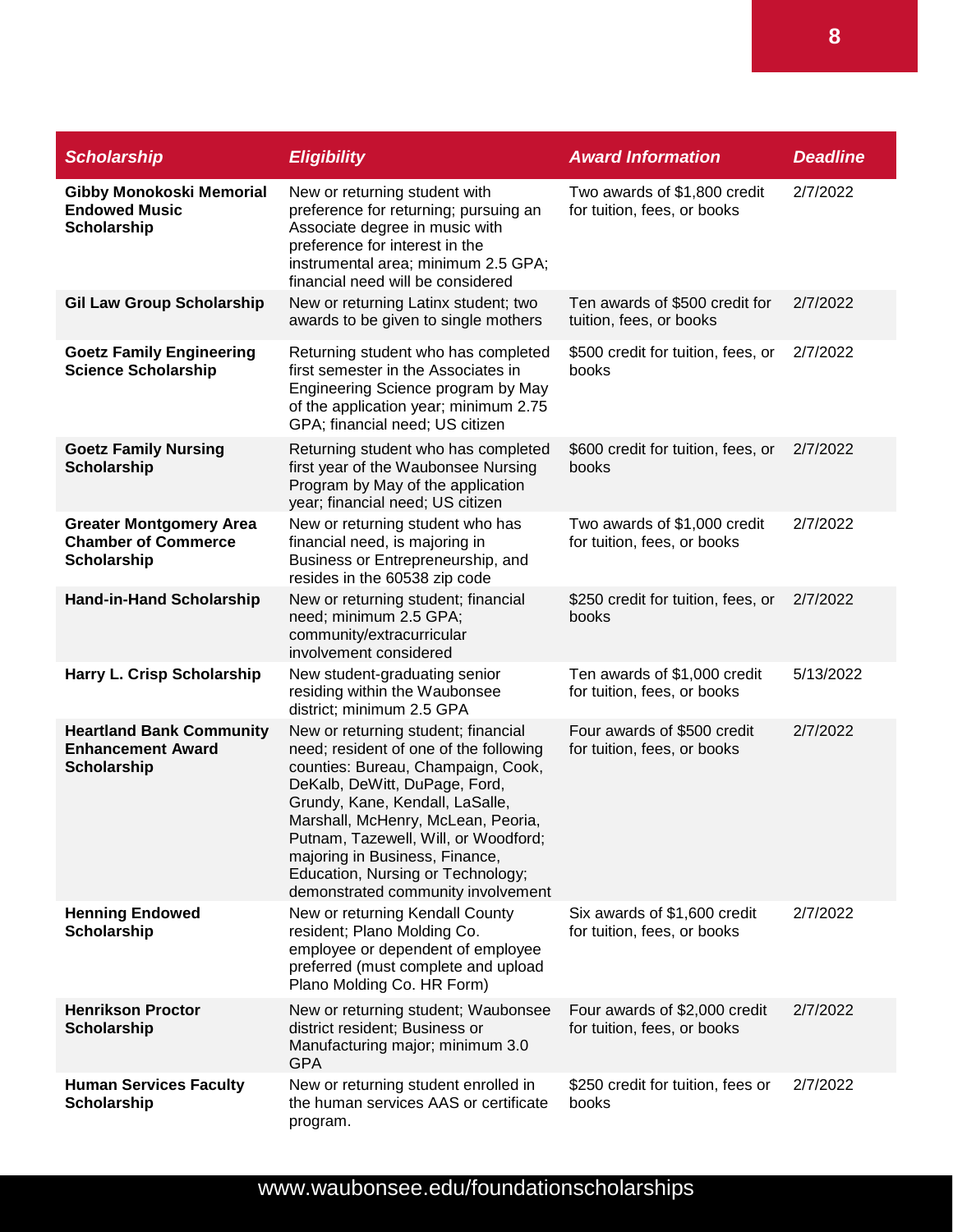| <b>Scholarship</b>                                                   | <b>Eligibility</b>                                                                                                                                                                                   | <b>Award Information</b>                                    | <b>Deadline</b> |
|----------------------------------------------------------------------|------------------------------------------------------------------------------------------------------------------------------------------------------------------------------------------------------|-------------------------------------------------------------|-----------------|
| <b>I-55 Auto Salvage</b><br><b>Automotive Program</b><br>Scholarship | New or returning student enrolled in<br>the Waubonsee Automotive<br>Technology or Auto Body program                                                                                                  | \$350 credit for tuition, fees, or<br>books                 | 2/7/2022        |
| <b>ICCSF-Health Trust</b><br>Scholarship                             | Returning student with minimum 3.5<br>GPA; nursing, kinesiology or Health<br>Care Interpreting major; financial<br>need                                                                              | Two awards of \$800 credit for<br>tuition, fees, or books   | 2/7/2022        |
| <b>ICCSF-Illinois Healthcare</b><br>Scholarship                      | Returning student majoring in a<br>health care program that provides<br>direct medical care to individuals;<br>financial need                                                                        | \$800 credit for tuition, fees, or<br>books                 | 2/7/2022        |
| <b>IMA Education Foundation</b><br><b>Endowed Scholarship</b>        | New or returning district resident<br>enrolled in a manufacturing related<br>field of study; minimum 2.0 GPA;<br>voluntary community service or extra-<br>curricular activities may be<br>considered | \$1,300 credit for tuition, fees,<br>or books               | 2/7/2022        |
| <b>Ivy Erickson Memorial</b><br><b>Endowed Scholarship</b>           | Returning student who has completed<br>or is taking upper-level mathematics<br>courses; minimum 3.5 GPA                                                                                              | \$1,800 credit for tuition, fees,<br>or books               | 2/7/2022        |
| <b>James E. Meier Memorial</b><br><b>Awards</b>                      | Returning Waubonsee student athlete<br>from the Route 34 corridor (Plano<br>area); preference for a student in the<br>basketball program                                                             | Two awards of \$500<br>refundable credit award*             | 2/7/2022        |
| <b>Jami Knowles Memorial</b><br><b>Scholarship</b>                   | New or returning student; minimum<br>2.0 GPA; journalism or<br>communications major; may also<br>major in English, graphic arts or<br>photography                                                    | \$675 credit for tuition, fees, or<br>books                 | 2/7/2022        |
| <b>Jane Whinfrey Harris</b><br>Scholarship                           | New or returning nontraditional<br>student (over age 25) single mother;<br>financial need                                                                                                            | \$1,000 credit for tuition, fees,<br>or books               | 2/7/2022        |
| <b>Janet Bodie Memorial</b><br><b>Scholarship</b>                    | New or returning district resident                                                                                                                                                                   | Two awards of \$1,200 credit<br>for tuition, fees, or books | 2/7/2022        |
| <b>Jason Saccone Memorial</b><br><b>Scholarship</b>                  | New or returning student enrolled in a<br>business major; minimum 3.0 GPA                                                                                                                            | \$2,000 credit for tuition, fees,<br>or books               | 2/7/2022        |
| <b>Jennifer Shook Student</b><br><b>Athlete Scholarship</b>          | New or returning female student<br>athlete with preference for returning -<br>new students must be registered<br>Waubonsee athletes; minimum 3.0<br>GPA; preference for athlete from<br>Sandwich, IL | \$700 credit for tuition, fees, or<br>books                 | 2/7/2022        |
| <b>John Acksel Memorial</b><br><b>Endowed Scholarship</b>            | Returning male student; Waubonsee<br>district resident; full-time; recent<br>graduate of Hinckley-Big Rock High<br>School (under age 21); minimum 3.0<br><b>GPA</b>                                  | \$1,400 credit for tuition                                  | 2/7/2022        |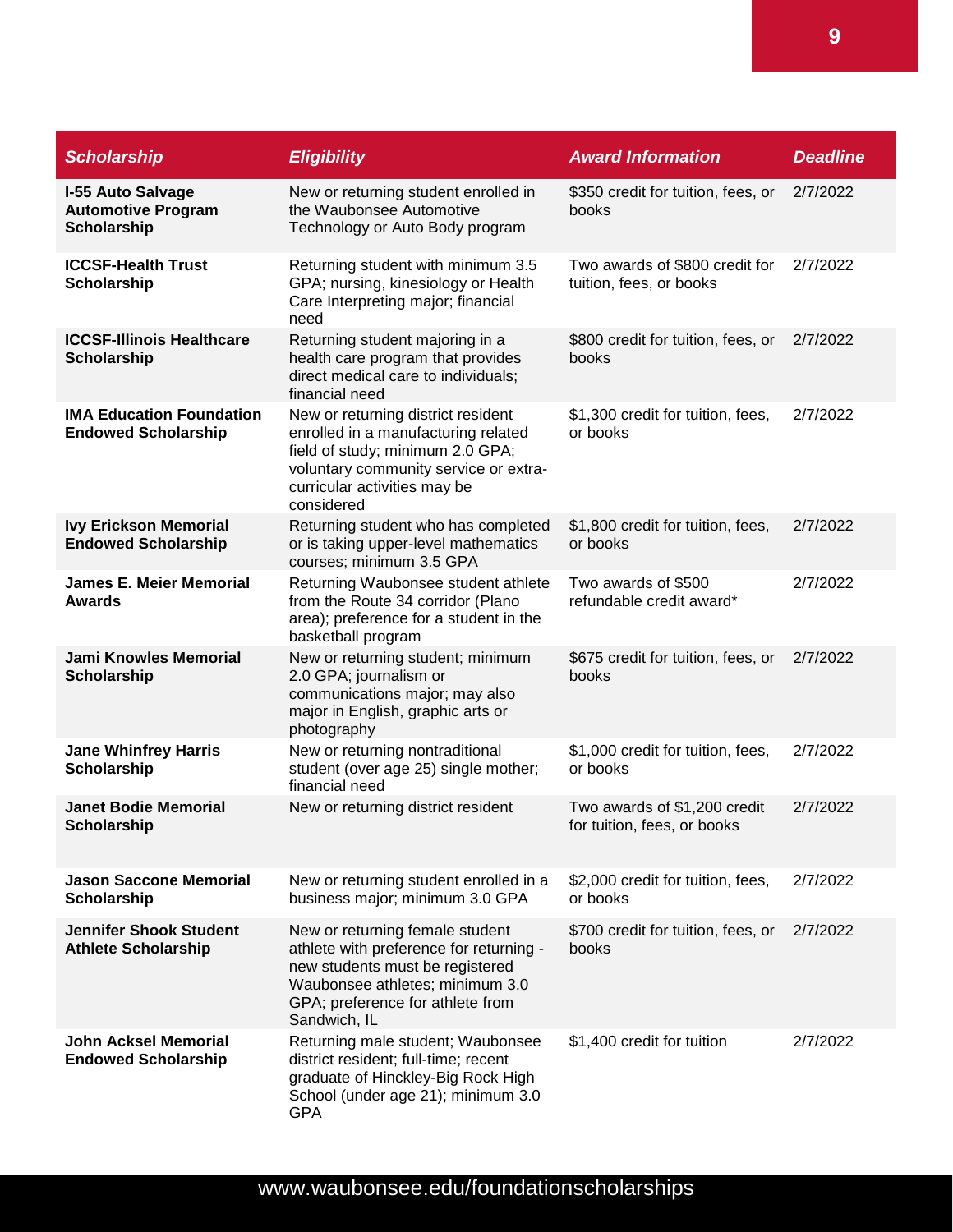| <b>Scholarship</b>                                                                        | <b>Eligibility</b>                                                                                                                                                                                                                                                                                                                    | <b>Award Information</b>                                         | <b>Deadline</b> |
|-------------------------------------------------------------------------------------------|---------------------------------------------------------------------------------------------------------------------------------------------------------------------------------------------------------------------------------------------------------------------------------------------------------------------------------------|------------------------------------------------------------------|-----------------|
| <b>John Austin Sizer Fine Arts</b><br><b>Endowed Scholarship</b>                          | Returning fine arts major; Waubonsee<br>district resident; minimum of 15<br>semester hours completed at<br>Waubonsee; minimum 3.0 GPA                                                                                                                                                                                                 | Two awards of \$1,000 credit<br>for tuition, fees, or books      | 2/7/2022        |
| John J. Swalec Jr.<br><b>President's Achievement</b><br><b>Awards</b>                     | Returning student; awards based on<br>overcoming obstacles while moving<br>toward achieving educational goals.<br>Two categories: traditional (age 25<br>and under) and nontraditional (over<br>age 25)                                                                                                                               | Multiple refundable credit<br>awards ranging up to \$2,000*      | 2/7/2022        |
| John J. Swalec Sr.<br><b>Memorial Endowed</b><br><b>Scholarship</b>                       | New student; Waubonsee GED<br>graduate with a minimum standard<br>score of 250, or comprehensive score<br>of 2500 for tests taken prior to 2014<br>or 600 for tests taken 2014 or later -<br>must submit copy of final GED score                                                                                                      | Three awards of \$1,000<br>credit for tuition, fees, or<br>books | 2/7/2022        |
| John M. Leatherbury<br><b>Memorial Scholarship</b>                                        | New, nontraditional (over age 25)<br>student; district resident; high school<br>graduate                                                                                                                                                                                                                                              | \$1,000 credit for tuition, fees,<br>or books                    | 2/7/2022        |
| John M. Murphy and Daniel<br><b>V. Murphy Memorial</b><br><b>Endowed Scholarship</b>      | New or returning student with<br>financial need. Consideration will be<br>given for participation in Waubonsee<br>athletics or other extracurricular<br>programs.                                                                                                                                                                     | \$1,500 credit for tuition, fees,<br>or books                    | 5/13/2022       |
| <b>Justin "The Tank" Speer</b><br>Scholarship                                             | New or returning student who is a<br>graduate of Oswego High School or<br>Oswego East High School having<br>successfully completed automotive<br>classes at either; enrolled in<br>Waubonsee's Automotive Technology<br>program; employed full or part-time;<br>U.S. citizen with a 2.5 or higher GPA;<br>not based on financial need | \$500 credit for tuition, fees, or<br>books                      | 2/7/2022        |
| Karen J. and David S.<br><b>Stewart Scholarship</b>                                       | New or returning female with<br>dependent children; intention to enroll<br>in a career or transfer degree<br>program                                                                                                                                                                                                                  | \$500 credit for tuition, fees, or<br>books                      | 2/7/2022        |
| <b>Katharine S. Richards</b><br><b>Memorial Scholarship</b>                               | New or returning student; single<br>mother                                                                                                                                                                                                                                                                                            | \$1,100 credit for tuition, fees,<br>or books                    | 2/7/2022        |
| <b>Kenneth Schmidt Memorial</b><br><b>Scholarship</b>                                     | New or returning student from Kane<br>or Kendall County who has a<br>minimum 3.0 GPA and is a Fire<br>Science or EMT/Paramedic major.<br>Preference will be given to applicants<br>pursuing an AAS in Fire Science.                                                                                                                   | \$600 credit for tuition, fees, or<br>books                      | 2/7/2022        |
| <b>Land Development and</b><br><b>Construction Industry</b><br><b>Endowed Scholarship</b> | New or returning Waubonsee district<br>resident; financial need; minimum 2.5<br><b>GPA</b>                                                                                                                                                                                                                                            | Four awards of \$1,450 credit<br>for tuition, fees, or books     | 2/7/2022        |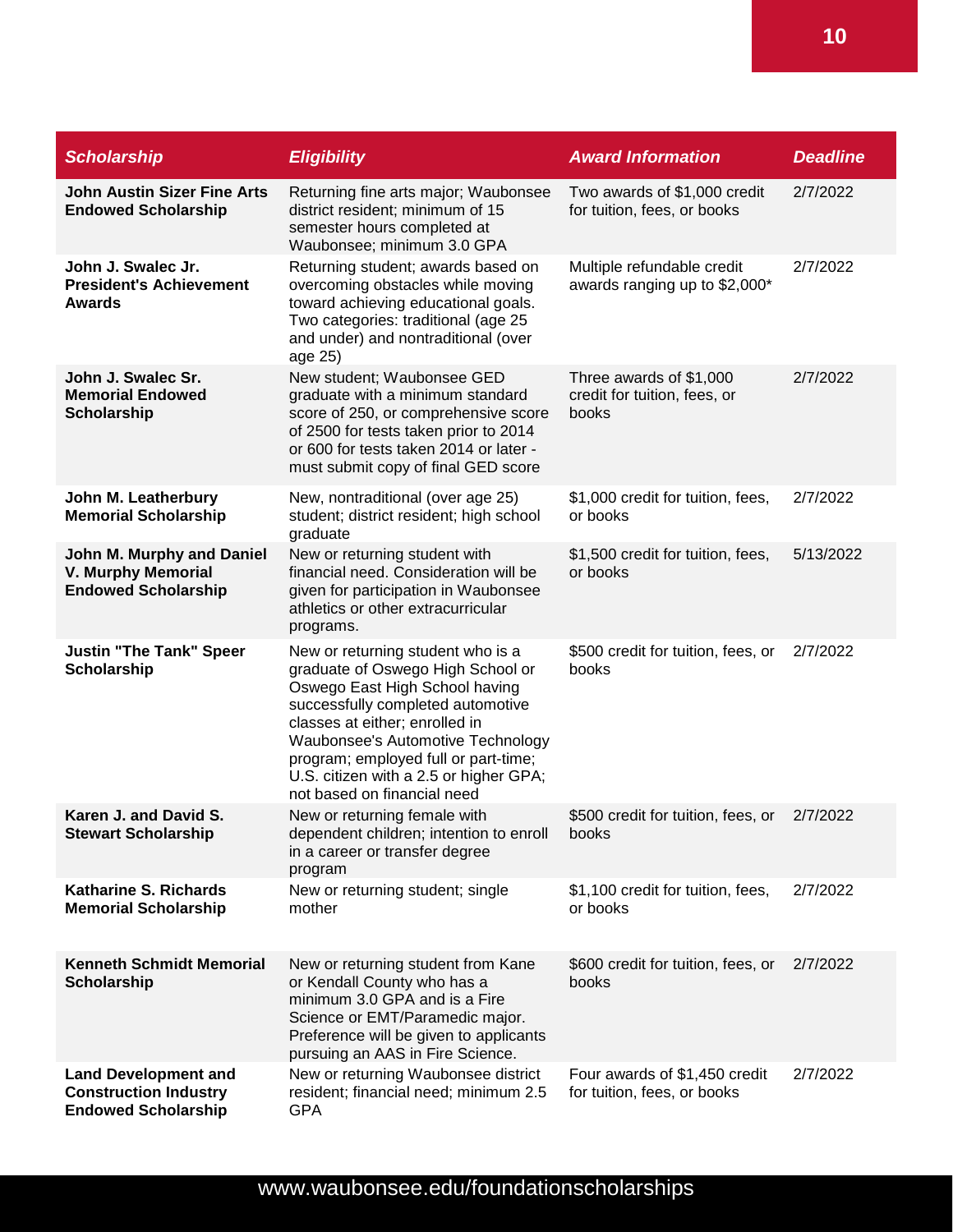| <b>Scholarship</b>                                                                                            | <b>Eligibility</b>                                                                                                                                                                                                      | <b>Award Information</b>                                     | <b>Deadline</b> |
|---------------------------------------------------------------------------------------------------------------|-------------------------------------------------------------------------------------------------------------------------------------------------------------------------------------------------------------------------|--------------------------------------------------------------|-----------------|
| <b>Larry Scranton Memorial</b><br><b>Endowed Scholarship</b>                                                  | New or returning student who is<br>employed by Waubonsee; financial<br>need will be considered                                                                                                                          | \$700 credit for tuition, fees, or<br>books                  | 2/7/2022        |
| <b>Lawyers' Scholarship</b>                                                                                   | Returning district resident; major in<br>political science and/or intent to<br>become a lawyer                                                                                                                          | \$500 credit for tuition, fees, or<br>books                  | 2/7/2022        |
| <b>Lifelong Learning Institute</b><br><b>Founders Scholarship</b>                                             | Returning Waubonsee district<br>resident; minimum 3.25 GPA; full-<br>time; financial need; completed a<br>minimum 15 credit hours at<br>Waubonsee                                                                       | \$1,000 credit for tuition, fees,<br>or books                | 2/7/2022        |
| <b>Lifelong Learning Institute</b><br><b>Scholarship</b>                                                      | Returning Waubonsee district<br>resident; minimum 3.0 GPA; full-time;<br>financial need; completed a minimum<br>12 credit hours at Waubonsee                                                                            | Three awards of \$650 credit<br>for tuition, fees, or books  | 2/7/2022        |
| <b>Literacy Achievement</b><br><b>Endowed Scholarship</b>                                                     | New or returning district resident<br>participating in the Adult Literacy<br>Program; or an ESL level 10 or higher<br>student; or a student who is in the<br>process of, or has completed their<br>GED in the past year | \$500 credit for tuition, fees, or<br>books                  | 5/13/2022       |
| <b>Lucille M. Clark Memorial</b><br><b>Scholarship</b>                                                        | New or returning nontraditional<br>student (over age 25); pursuing<br>Applied Science degree or career<br>program certification; financial need                                                                         | Four awards of \$500 credit<br>for tuition, fees, or books   | 2/7/2022        |
| Lyle & Jean Burrichter and<br><b>Sharon Burrichter-Votaw</b><br><b>Memorial Nursing</b><br><b>Scholarship</b> | Returning nursing student with<br>minimum 3.0 GPA in Anatomy &<br>Physiology I and II                                                                                                                                   | \$500 credit for tuition, fees, or<br>books                  | 2/7/2022        |
| Marie E. Von Ohlen<br><b>Memorial Endowed</b><br><b>Scholarship</b>                                           | Returning student with minimum 3.5<br>GPA; one male and one female<br>recipient                                                                                                                                         | Two awards of \$650 credit for<br>tuition, fees, or books    | 2/7/2022        |
| <b>Marion M. and Les Lester</b><br><b>Endowed Scholarship</b>                                                 | Returning nursing major; preference<br>for veterans or children of veterans<br>(must submit copy of DD214)                                                                                                              | Five awards of \$1,450 credit<br>for tuition, fees, or books | 2/7/2022        |
| <b>Martha and Ralph Egeland</b><br><b>Endowed Scholarship</b>                                                 | New or returning Waubonsee district<br>resident; US citizen                                                                                                                                                             | \$850 credit for tuition, fees, or<br>books                  | 2/7/2022        |
| <b>Mary Ann Thompson</b><br><b>Memorial Science</b><br><b>Scholarship</b>                                     | Returning student with a minimum 3.5<br>GPA in biology                                                                                                                                                                  | \$600 credit for tuition, fees, or<br>books                  | 2/7/2022        |
| <b>Mary Frances Mulcrone</b><br><b>Endowed Scholarship in</b><br><b>Interpreter Training</b>                  | Returning student who will have<br>completed all required sign language<br>courses and will be enrolled in the<br>Interpreter Training Program (ITP) in<br>the upcoming fall semester                                   | \$1,400 credit for tuition, fees,<br>or books                | 2/7/2022        |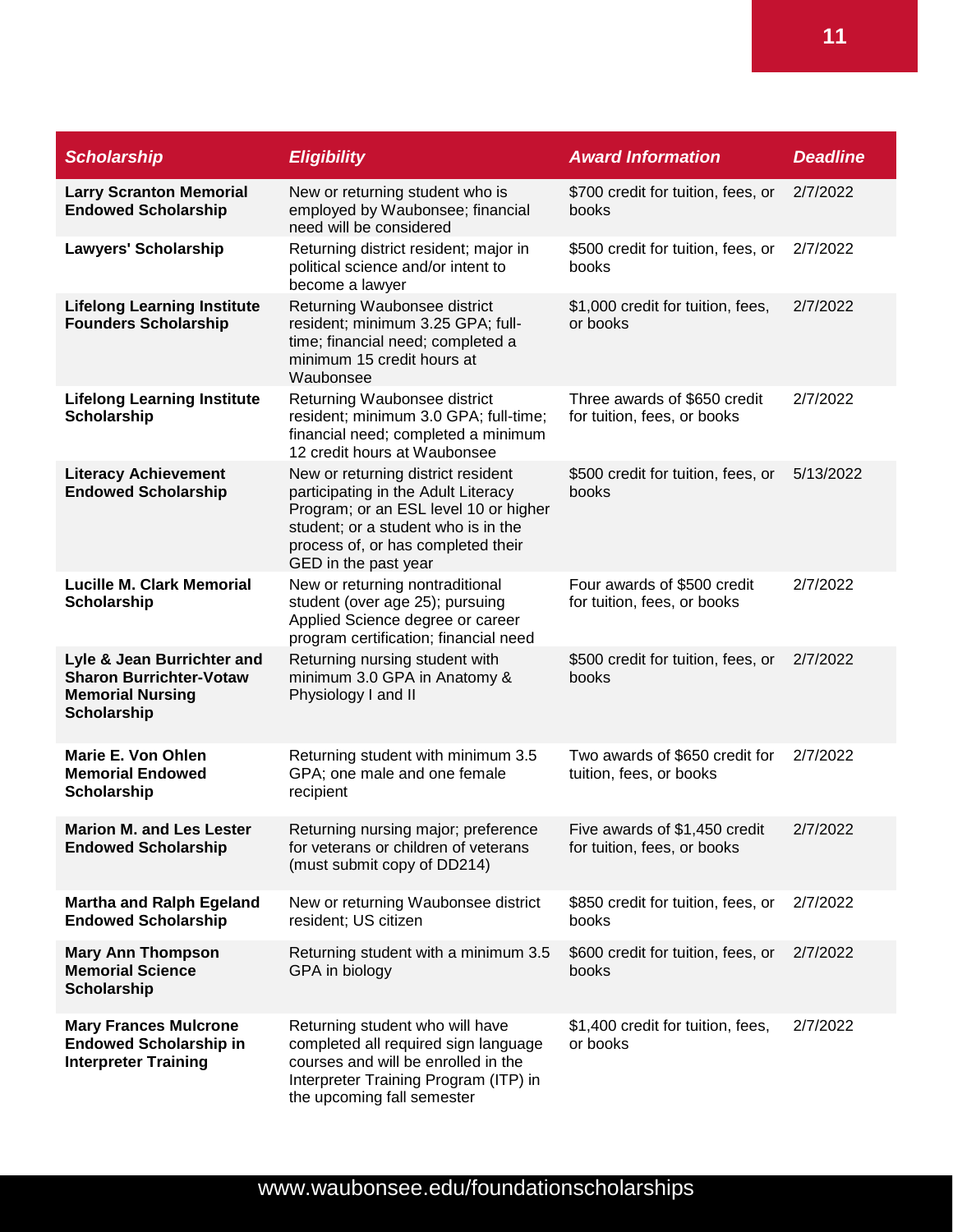| <b>Scholarship</b>                                                                                            | <b>Eligibility</b>                                                                                                                                                                                                                                                               | <b>Award Information</b>                                    | <b>Deadline</b> |
|---------------------------------------------------------------------------------------------------------------|----------------------------------------------------------------------------------------------------------------------------------------------------------------------------------------------------------------------------------------------------------------------------------|-------------------------------------------------------------|-----------------|
| <b>Mary Jean Murphy</b><br><b>Memorial Scholarship</b>                                                        | New student; graduating senior from<br>a Waubonsee district high school;<br>female; minimum 3.25 GPA; financial<br>need; interest in a career in science                                                                                                                         | Two awards of \$500 credit for<br>tuition, fees, or books   | 2/7/2022        |
| <b>Midas of Naperville</b><br><b>Scholarship</b>                                                              | Returning student enrolled in the<br>Automotive Technology program; full-<br>time; minimum 3.0 GPA; preference<br>will be given to students who<br>demonstrate aptitude in diagnostics                                                                                           | \$500 credit for tuition, fees, or<br>books                 | 2/7/2022        |
| <b>Mike &amp; Sharon Erickson</b><br><b>Fire Science/Paramedic</b><br>Scholarship                             | Returning Waubonsee district<br>resident; must have completed first<br>year of the Fire Science or Paramedic<br>program by May of the application<br>year                                                                                                                        | Two awards of \$300 credit for<br>tuition, fees, or books   | 2/7/2022        |
| <b>Mike &amp; Sharon Erickson</b><br><b>Nursing Scholarship</b>                                               | Returning Waubonsee district<br>resident; must have completed first<br>year of the Waubonsee Nursing<br>program by May of the application<br>year                                                                                                                                | Two awards of \$300 credit for<br>tuition, fees, or books   | 2/7/2022        |
| <b>Moms and More Oswego</b><br><b>Area Scholarship</b>                                                        | New or returning student; female with<br>dependent child(ren); minimum 2.5<br>GPA; Waubonsee Community<br>College district resident.                                                                                                                                             | \$1,000 credit for tuition, fees,<br>or books               | 2/7/2022        |
| Mr. Paul H. Haberle,<br><b>Founder, HFR Precision</b><br><b>Machining, Inc. Endowed</b><br><b>Scholarship</b> | New or returning student with a<br>minimum 2.5 G.P.A.; an Illinois<br>resident enrolled in STEM and/or a<br>manufacturing curriculum who has<br>demonstrated experience with<br>overcoming obstacles. Preference<br>will be given to HFR Precision<br>Machining, Inc. employees. | \$1,300 credit for tuition, fees,<br>or books               | 2/7/2022        |
| <b>Myrtle Belle Jones</b><br>Scholarship                                                                      | New or returning student with a<br>minimum 2.5 GPA                                                                                                                                                                                                                               | \$250 credit for tuition, fees, or<br>books                 | 2/7/2022        |
| <b>North Aurora Lions Club</b><br><b>Scholarship</b>                                                          | New or returning North Aurora<br>resident                                                                                                                                                                                                                                        | Four awards of \$500 credit<br>for tuition, fees, or books  | 2/7/2022        |
| <b>Old Second Bank Endowed</b><br><b>Scholarship</b>                                                          | New or returning full-time student;<br>Waubonsee district resident for two<br>years; high school graduate;<br>minimum 2.5 GPA; financial need                                                                                                                                    | Two awards of \$1,450 credit<br>for tuition, fees, or books | 2/7/2022        |
| <b>Oswego Chamber of</b><br><b>Commerce Scholarship</b>                                                       | Oswego resident (zip code 60543)<br>majoring in a business or<br>entrepreneurship field                                                                                                                                                                                          | \$1,000 credit for tuition, fees,<br>or books               | 2/7/2022        |
| <b>Oswego Junior Woman's</b><br><b>Club Scholarship</b>                                                       | New or returning nontraditional (over<br>age 25) female student who wishes to<br>change her career path or simply<br>earn a degree to enter the workforce                                                                                                                        | \$1,000 credit for tuition, fees,<br>or books               | 2/7/2022        |
| <b>Penelope (Penny) Cameron</b><br><b>Endowed Scholarship</b>                                                 | Returning student majoring in<br>elementary education; intends to<br>transfer to a four-year institution                                                                                                                                                                         | \$1,650 credit for tuition, fees,<br>or books               | 2/7/2022        |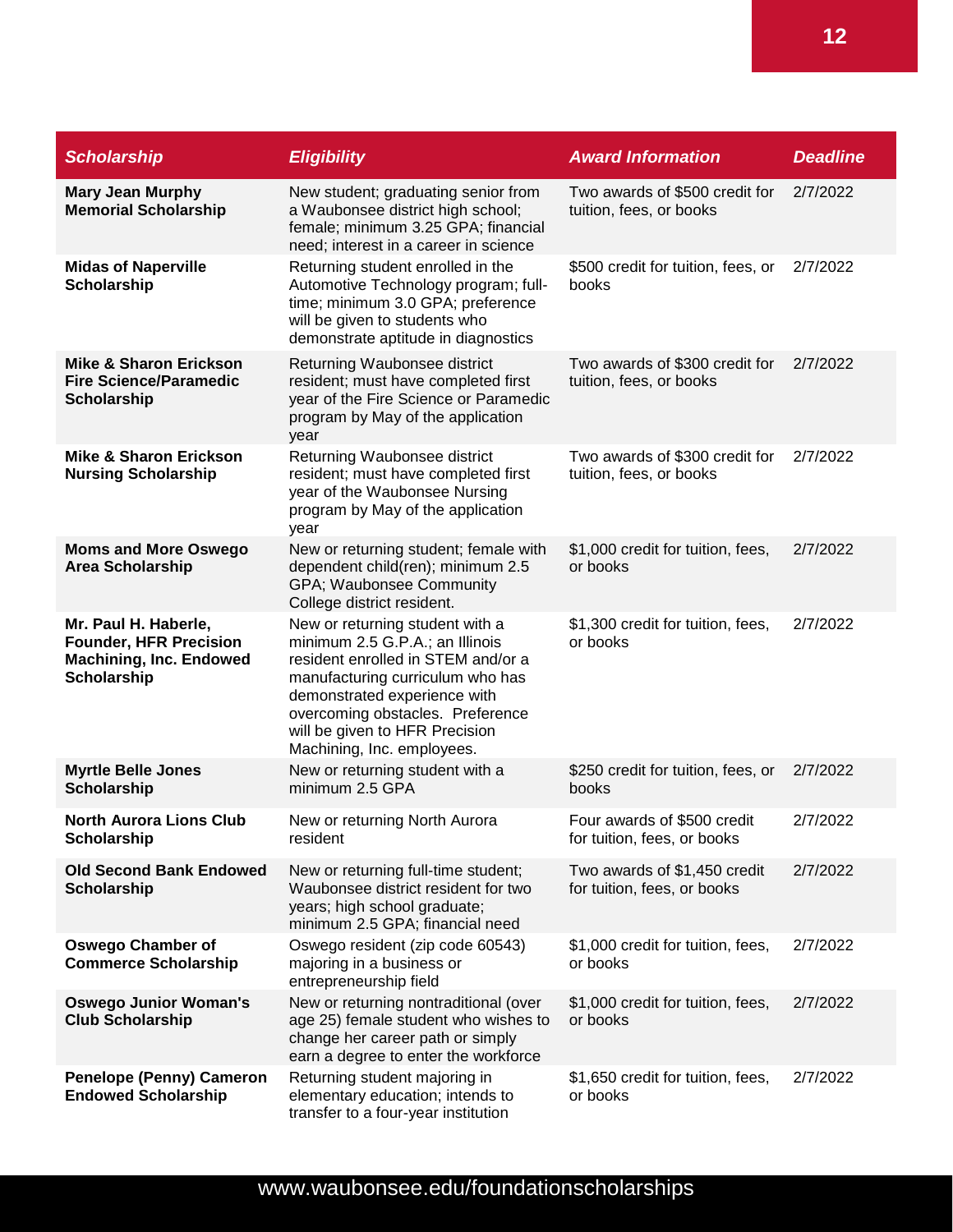| <b>Scholarship</b>                                                                  | <b>Eligibility</b>                                                                                                                                                                              | <b>Award Information</b>                                         | <b>Deadline</b> |
|-------------------------------------------------------------------------------------|-------------------------------------------------------------------------------------------------------------------------------------------------------------------------------------------------|------------------------------------------------------------------|-----------------|
| <b>Performing Arts</b><br><b>Scholarship</b>                                        | Returning performing arts major with<br>demonstrated performing ability;<br>minimum 2.5 GPA                                                                                                     | Three awards of \$1,100<br>credit for tuition, fees, or<br>books | 5/13/2022       |
| <b>Quad County Urban League</b><br><b>Scholarship</b>                               | New or returning African-American<br>student; minimum 2.0 GPA                                                                                                                                   | Three awards of \$500 credit<br>for tuition, fees, or books      | 2/7/2022        |
| <b>Real Estate Brokers,</b><br><b>Developers and Realtors</b><br><b>Scholarship</b> | New or returning district resident;<br>minimum 2.5 GPA; financial need                                                                                                                          | \$500 credit for tuition, fees, or<br>books                      | 2/7/2022        |
| <b>Rex C. Knapp Memorial</b><br>Award                                               | Returning Waubonsee student<br>athlete; minimum 2.5 GPA; intent to<br>graduate from Waubonsee and<br>transfer to a four-year institution                                                        | \$500 refundable credit<br>award*                                | 2/7/2022        |
| <b>Rich Family Endowed</b><br><b>Scholarship</b>                                    | New or returning Waubonsee district<br>resident; financial need; minimum 3.0<br><b>GPA</b>                                                                                                      | Two awards of \$1,100 credit<br>for tuition, fees, or books      | 5/13/2022       |
| <b>Richard J. Feltes Family</b><br><b>Endowed Scholarship</b>                       | New student with financial need                                                                                                                                                                 | Three awards of \$1,200<br>credit for tuition, fees, or<br>books | 2/7/2022        |
| <b>Robert &amp; Helen Nanzer</b><br><b>Memorial Endowed</b><br>Scholarship          | New or returning student with<br>financial need.                                                                                                                                                | \$1,100 credit for tuition, fees,<br>or books                    | 2/7/2022        |
| <b>Robert M. Sohol Endowed</b><br><b>Scholarship</b>                                | Returning science or technology<br>major enrolled in a transfer degree<br>program; minimum 3.0 GPA                                                                                              | Three awards of \$1,200<br>credit for tuition, fees, or<br>books | 2/7/2022        |
| <b>Rotary Club of Naperville</b><br><b>Downtown Scholarship</b>                     | New or returning student with<br>community involvement; financial<br>need; US citizen; minimum 2.0 GPA;<br>preference to nontraditional (over age<br>25) single parent                          | \$1,500 credit for tuition, fees,<br>or books                    | 2/7/2022        |
| <b>Rotary Club of Oswego</b><br><b>Scholarship</b>                                  | New or returning student who is a<br>graduate of Oswego High School or<br>Oswego East High School                                                                                               | \$1,500 credit for tuition                                       | 2/7/2022        |
| Roy & Hilda Baker<br><b>Scholarship</b>                                             | New or returning student who is<br>registered with the Waubonsee<br><b>Access Center for Disability</b><br>Resources and who has<br>demonstrated academic and personal<br>motivation to succeed | \$500 refundable credit<br>award*                                | 2/7/2022        |
| <b>Rush-Copley President's</b><br><b>Scholarship</b>                                | Returning allied health major (non-<br>nursing); financial need; minimum 2.5<br>GPA; Rush-Copley service area<br>resident; Rush-Copley employee<br>preferred                                    | Two awards of \$1,000 credit<br>for tuition, fees, or books      | 2/7/2022        |
| <b>Shodeen Family</b><br><b>Foundation Scholarship</b>                              | New or returning student; minimum<br>2.5 GPA; financial need; community<br>involvement; dedicated to continuing                                                                                 | Four awards of \$1,000 credit<br>for tuition, fees, or books     | 2/7/2022        |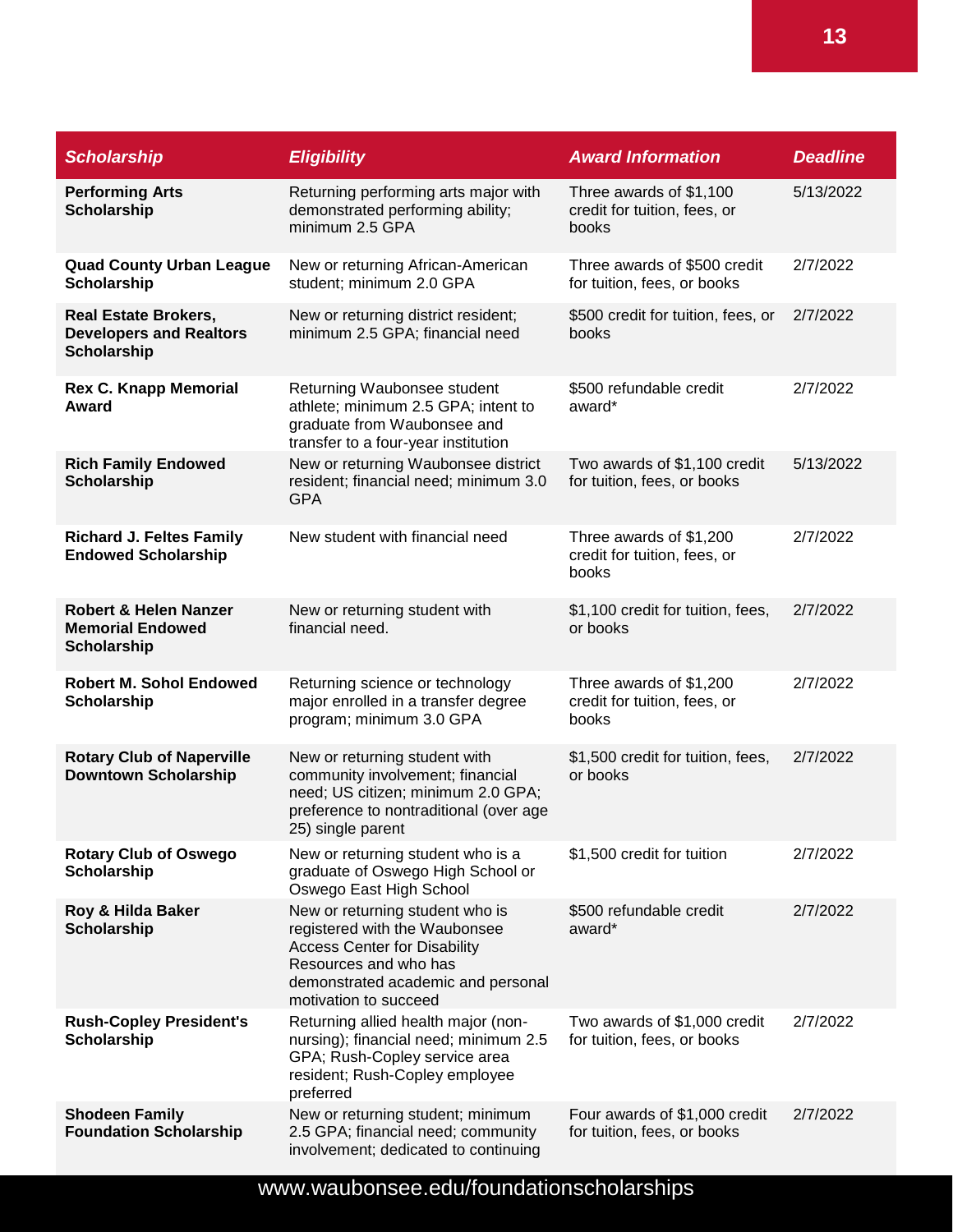| <b>Scholarship</b>                                                                      | <b>Eligibility</b>                                                                                                                                                                                                                                                                                                                                               | <b>Award Information</b>                                     | <b>Deadline</b> |
|-----------------------------------------------------------------------------------------|------------------------------------------------------------------------------------------------------------------------------------------------------------------------------------------------------------------------------------------------------------------------------------------------------------------------------------------------------------------|--------------------------------------------------------------|-----------------|
|                                                                                         | education; 2 male and 2 female<br>recipients                                                                                                                                                                                                                                                                                                                     |                                                              |                 |
| <b>Sipes Family Nursing</b><br>Scholarship                                              | Returning student who has been<br>accepted into the Waubonsee<br>Nursing program and has financial<br>need. Preference will be given to<br>students who plan to specialize in<br>hospice care.                                                                                                                                                                   | \$3,500 credit for tuition, fees,<br>or books                | 2/7/2022        |
| <b>Speedway Auto Parts</b><br><b>Automotive Recycling</b><br><b>Program Scholarship</b> | New or returning student enrolled in<br>the Waubonsee Automotive<br><b>Recycling Program</b>                                                                                                                                                                                                                                                                     | \$350 credit for tuition, fees, or<br>books                  | 2/7/2022        |
| Steiner-Kerman<br><b>Educational Foundation</b><br>Scholarship                          | New or returning student with<br>financial need                                                                                                                                                                                                                                                                                                                  | Two awards of \$750 credit for<br>tuition, fees, or books    | 2/7/2022        |
| <b>Susan M. Kiley Memorial</b><br><b>Scholarship</b>                                    | New students who are graduating<br>high school seniors from an Oswego<br>high school who have financial need<br>and plan to pursue an Associates in<br>Applied Science (career track<br>program). Two awards will be given to<br>graduates from Oswego East High<br>School (OEHS) and two awards will<br>be given to graduates from Oswego<br>High School (OHS). | Four awards of \$1,000 credit<br>for tuition, fees, or books | 2/7/2022        |
| <b>Three Brothers Scholarship</b>                                                       | Returning student intending to<br>transfer to a four-year institution;<br>minimum 3.0 GPA                                                                                                                                                                                                                                                                        | \$1,000 credit for tuition, fees,<br>or books                | 2/7/2022        |
| <b>Undocumented &amp; DACA</b><br><b>Student Scholarship</b>                            | New or returning undocumented and<br><b>DACA</b> students                                                                                                                                                                                                                                                                                                        | \$500 refundable credit<br>award*                            | 2/7/2022        |
| Vanessa Skeens Ward<br><b>Memorial Scholarship</b>                                      | Returning student who has been<br>accepted into the Registered Nursing<br>program; financial need                                                                                                                                                                                                                                                                | \$1,000 credit for tuition, fees,<br>or books                | 2/7/2022        |
| <b>Vern Florence Memorial</b><br><b>Scholarship</b>                                     | Returning student majoring in an<br>electrical technology area; minimum<br>3.0 GPA                                                                                                                                                                                                                                                                               | \$500 credit for tuition, fees, or<br>books                  | 2/7/2022        |
| <b>VIA Manufacturing &amp;</b><br><b>Technology Endowed</b><br>Scholarship              | New or returning student enrolled in a<br>manufacturing program                                                                                                                                                                                                                                                                                                  | \$1,000 credit for tuition, fees,<br>or books                | 2/7/2022        |
| <b>W. William Luxion Memorial</b><br><b>Endowed Scholarship</b>                         | Graduate of East Aurora High School;<br>majoring in business, construction<br>management, engineering or real<br>estate; preference is to be given to<br>students with financial need.                                                                                                                                                                           | \$1,350 credit for tuition, fees,<br>or books                | 2/7/2022        |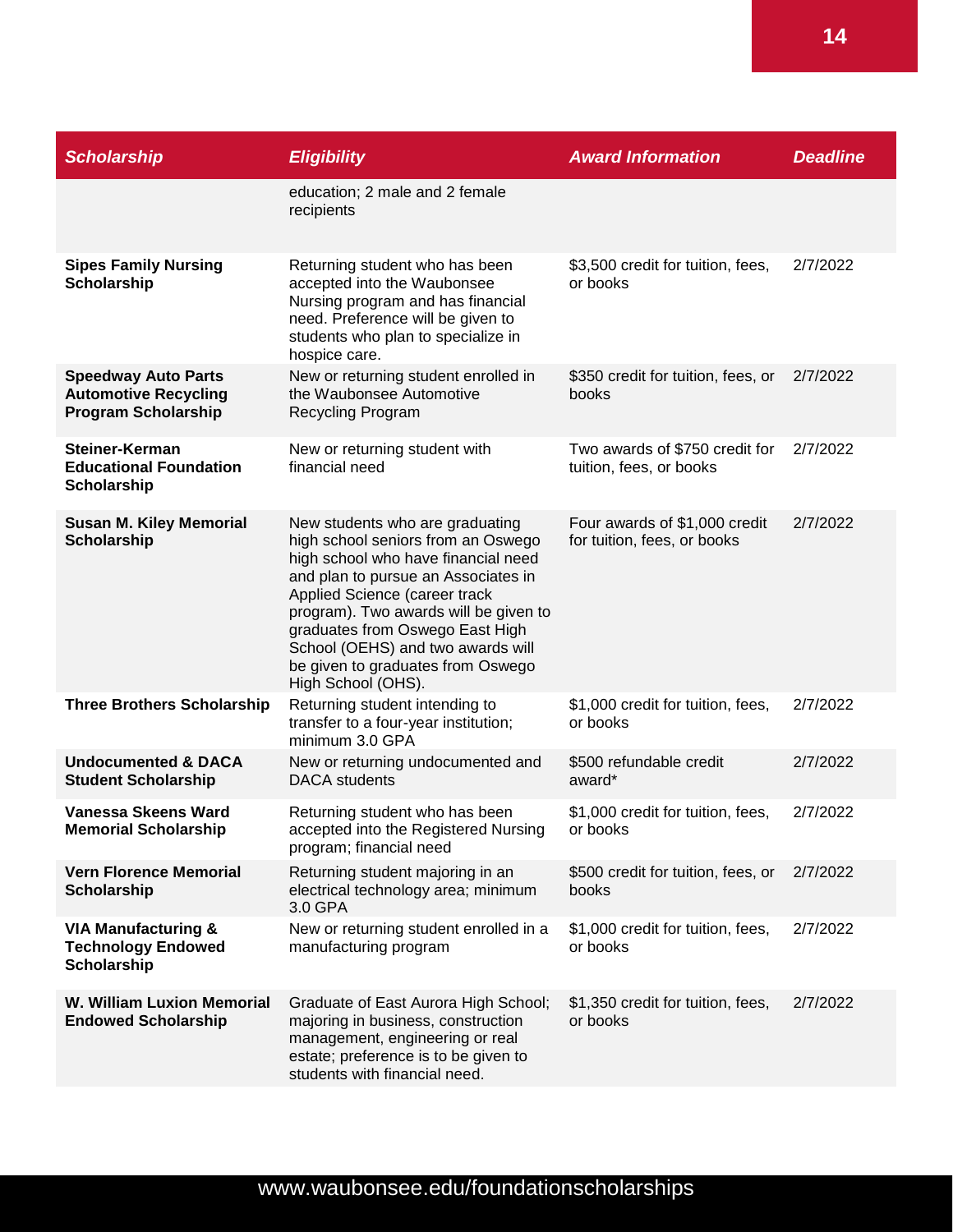| <b>Scholarship</b>                                                                                                | <b>Eligibility</b>                                                                                                                                                                                                                     | <b>Award Information</b>                                     | <b>Deadline</b> |
|-------------------------------------------------------------------------------------------------------------------|----------------------------------------------------------------------------------------------------------------------------------------------------------------------------------------------------------------------------------------|--------------------------------------------------------------|-----------------|
| <b>Waubonsee Community</b><br><b>College Lions Club</b><br><b>Scholarship</b>                                     | New or returning student who is deaf,<br>hard of hearing, has a vision disability<br>or a student with intent to seek a<br>career in a related field; community<br>service/extracurricular activities<br>considered                    | \$250 credit for tuition, fees, or<br>books                  | 2/7/2022        |
| <b>Waubonsee Student Nurse</b><br><b>Association Scholarship</b>                                                  | New or returning student who is a<br>current member of the Waubonsee<br><b>Student Nurse Association</b>                                                                                                                               | \$500 credit for tuition, fees, or<br>books                  | 2/7/2022        |
| <b>Wayne and Corrine Stone</b><br><b>Endowed Career</b><br><b>Scholarship</b>                                     | New or returning male majoring in<br>accounting, business, human<br>services or a technical field; financial<br>need; minimum 2.5 GPA                                                                                                  | \$1,000 credit for tuition, fees,<br>or books                | 2/7/2022        |
| <b>WCC Automotive</b><br><b>Technology Scholarship</b>                                                            | Returning automotive technology<br>major; intent to transfer to a four-year<br>institution                                                                                                                                             | Two awards of \$500 credit for<br>tuition, fees, or books    | 2/7/2022        |
| <b>WCC Employee General</b><br><b>Scholarship</b>                                                                 | Returning student with a minimum 3.5<br><b>GPA</b>                                                                                                                                                                                     | Ten awards of \$1,000 credit<br>for tuition, fees, or books  | 5/13/2022       |
| <b>WCC Employee Minority</b><br><b>Student Scholarship</b>                                                        | Returning student with a minimum 3.5<br>GPA; minority student                                                                                                                                                                          | \$1,200 credit for tuition, fees,<br>or books                | 5/13/2022       |
| <b>WCC Employee Single</b><br><b>Parent Scholarship</b>                                                           | Returning student with a minimum 3.5<br>GPA; single parent student                                                                                                                                                                     | Two awards of \$1,400 credit<br>for tuition, fees, or books  | 5/13/2022       |
| <b>WCC Faculty Council</b><br><b>Awards Endowed</b><br><b>Academic Scholarship</b>                                | New or returning student; financial<br>need; minimum 3.25 GPA                                                                                                                                                                          | \$2,500 credit for tuition, fees,<br>or books                | 2/7/2022        |
| <b>WCC Faculty Council</b><br><b>Awards Endowed</b><br><b>Scholarship</b>                                         | New or returning students; 4 awards<br>require financial need and minimum<br>3.0 GPA; 1 award requires financial<br>need, minimum 3.0 GPA, and a<br>member or child of a member of a<br>union - must submit copy of<br>membership card | Five awards of \$1,000 credit<br>for tuition, fees, or books | 2/7/2022        |
| <b>WCC Faculty Council</b><br><b>Awards Endowed</b><br><b>Scholarship for Early</b><br><b>Childhood Education</b> | New or returning student majoring in<br>Early Childhood Education;<br>preference for members of National<br>Association for the Education of<br>Young Children (NAEYC)                                                                 | \$550 credit for tuition, fees, or<br>books                  | 2/7/2022        |
| <b>WCC Faculty Council</b><br><b>Student Needs Awards</b><br><b>Endowed Scholarship</b>                           | New or returning student; financial<br>need with preference to students who<br>are not eligible to apply for other<br>financial assistance                                                                                             | Ten awards of \$500 credit for<br>tuition, fees, or books    | 2/7/2022        |
| <b>WCC Foundation Founders</b><br><b>Scholarship</b>                                                              | New or returning district resident;<br>financial need; minimum 2.5 GPA                                                                                                                                                                 | Ten awards of \$1,000 credit<br>for tuition, fees, or books  | 5/13/2022       |
| <b>Weblinx, Inc. Scholarship</b>                                                                                  | New or returning computer science,<br>web design, or graphic design major;<br>minimum 3.0 GPA; financial need                                                                                                                          | \$500 credit for tuition, fees, or<br>books                  | 2/7/2022        |